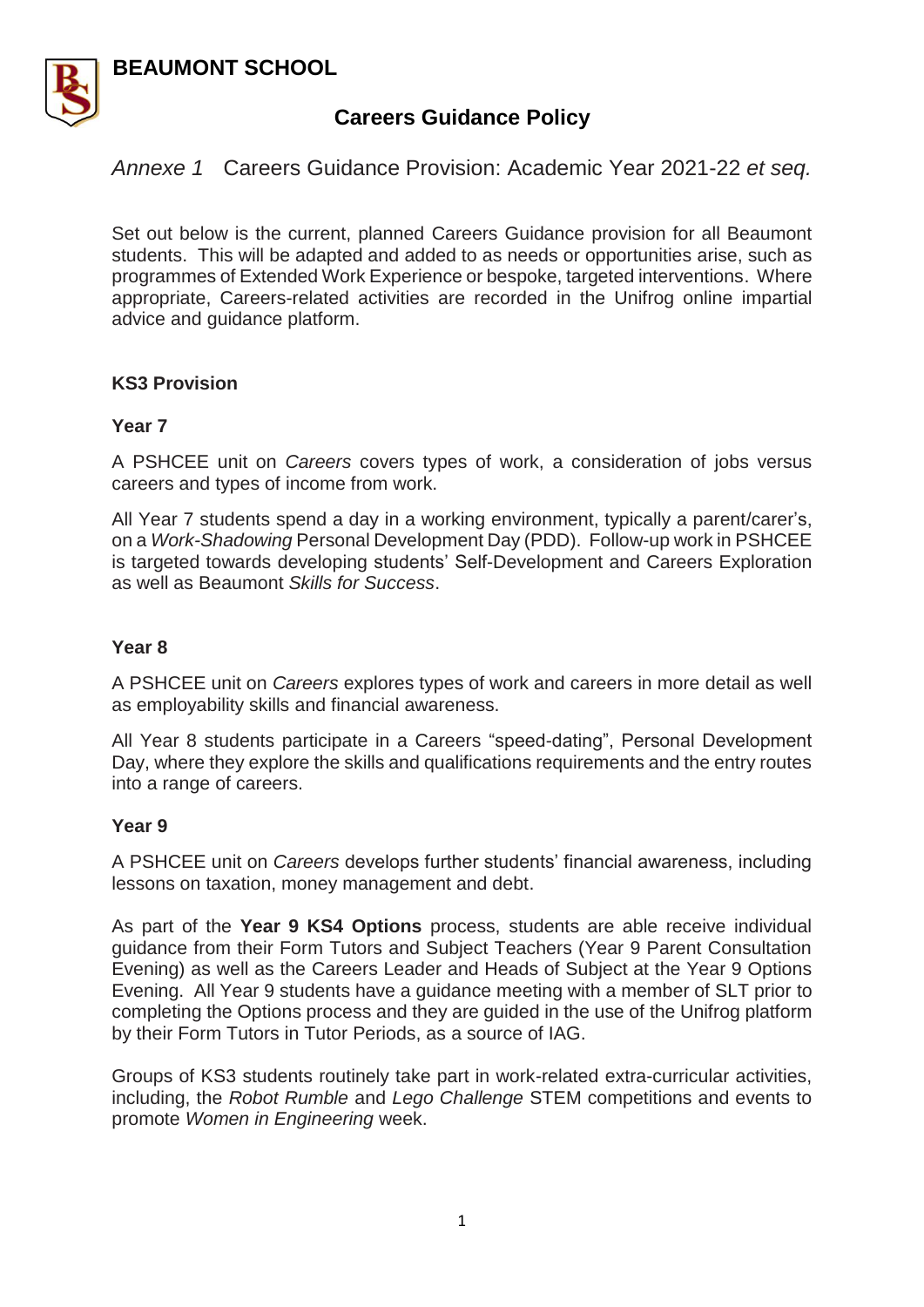**BEAUMONT SCHOOL** 



# **Careers Guidance Policy**

**KS4 Provision**

#### **Year 10**

A PSHCEE unit on *Careers* covers Health & Safety in the workplace - related to Work Experience - and writing a C.V.

All Year 10 students participate in a *Next Steps* PDD, where they visit Oaklands College and the University of Hertfordshire. Through a combination of tours and lectures, the pathways of Further and Higher Education are explained to them. There are also presentations and group activities provided by *Ask Apprenticeships*.

All Year 10 students take part in a week's Work Experience in Summer Term during Personal Development Week. Preparatory and follow-up work in Tutor Periods and PSHCEE is targeted towards developing students' Self-Development and Careers Exploration as well as Beaumont *Skills for Success*.

#### **Year 11**

All Year 11 students take part in the *Moving On* PDD which comprises a carousel of activities including practising interview techniques, local Labour Market Information, making positive and informed life choices as well as completing assessment tasks to identify their skills and values relating to future employment. The school's Herts SfYP Personal Adviser takes students through a range of careers, training and higher education websites and the latest resources kept in the school's careers library. The day also includes an on-site 'Careers & Training Fair' where students visit stalls and displays hosted by local and national employers, apprenticeship providers, universities and colleges.

The **Year 11, Post-16 Options** guidance process begins with a *'Pathways at 16+'* Parents Information Evening with speakers from Oaklands College and the BeauSandVer Consortium as well as a presentation on Higher and Degree Apprenticeships from Herts SfYP*.* Students are able to receive individual guidance from their Form Tutors and Subject Teachers (Year 11 Parent Consultation Evening) as well as the Head of Sixth Form, members of LT and Heads of Subject at the Year 11 *Choices at 16+* evening. All Year 11 students have a guidance meeting with a member of SLT prior to completing their 16+ Choices Form.

### **Post-16 ( Years 12 & 13 )**

All students continue to have access to an individual consultation with the school's Herts SfYP Personal Adviser.

Year 12 students are introduced to the Sixth Form *Employer Contact Programme* in the September PDD. This entails thirty hours of employer contact time before the December of Year 13. Fourteen hours of this may be part-time employment and six hours will be a day of Work-Shadowing on the November PDD. The remaining ten hours are for students to arrange independently and can include activities such as